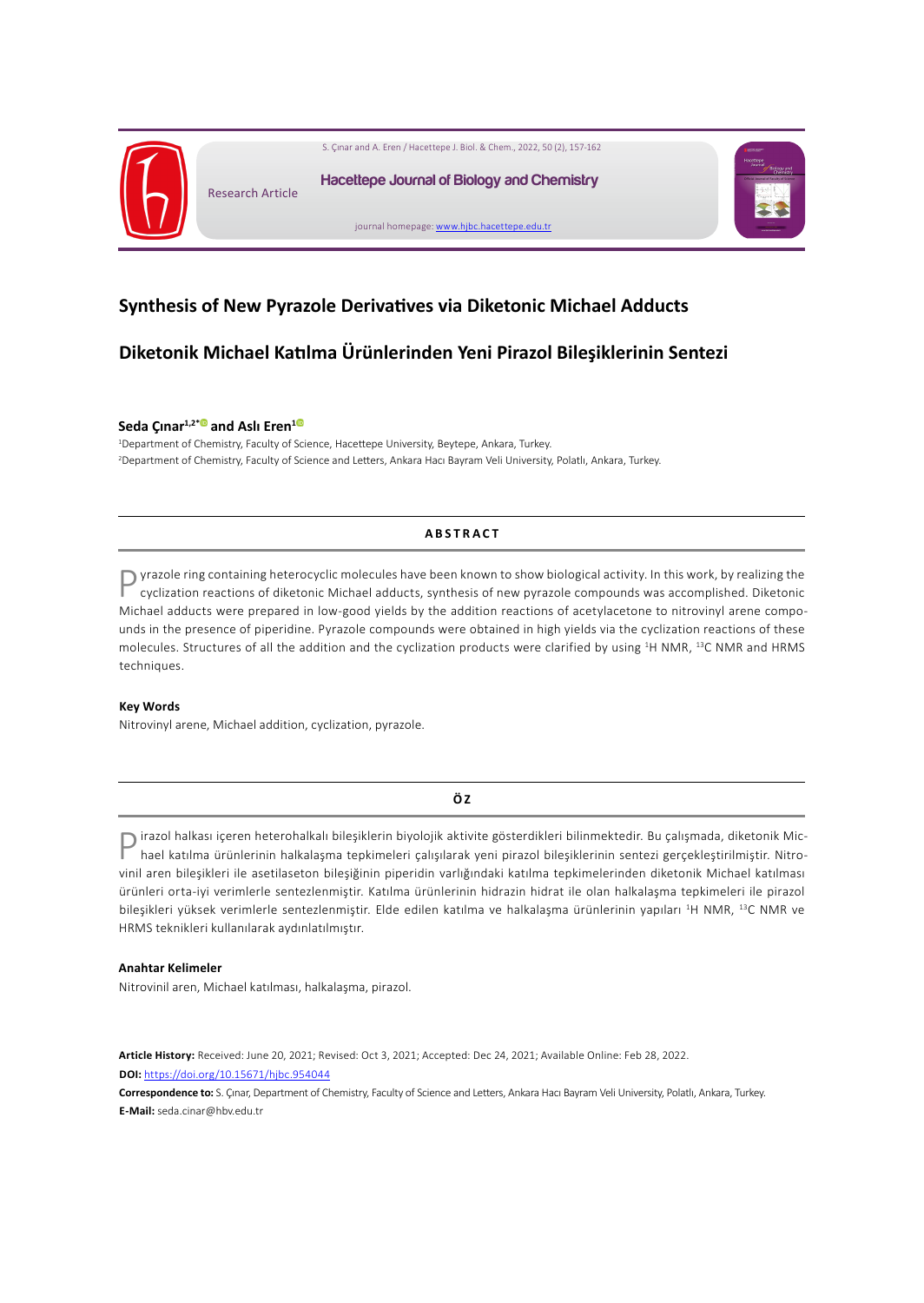# **INTRODUCTION**

Among heterocyclic compounds, pyrazoles with two adjacent nitrogen atoms are considerably important members of five-membered ring systems due to their diverse biological activities. The presence of a pyrazole group on a structure allows them to be used in a variety of application areas such as medicine and agriculture. In particular, they are known to have anticancer, antiinflammatory, antibacterial, antidepressant, antifungal, antioxidant as well as antiviral activities [1- 7]. These wide range biological properties have made pyrazoles target molecules in synthetic organic chemistry. A plenty of methods have been developed for the synthesis of pyrazole-derived heterocyclic systems. These methods include the reaction of 1,3-diketones with hydrazines [8,9], reaction of acetylenic ketones with hydrazine [10], reaction of methylenemalononitriles with hydrazines [11] or 1,3-dipolar cycloadditions [12,13].

Nitroalkene compounds are versatile class of molecules due to the strongly electron withdrawing nature of nitro group. Easy functionalization of nitro group to amines [14], ketones [15], or oximes [16] has made nitroalkenes one of the essential precursors in synthetic chemistry. They also have found use as building blocks in carboncarbon bond formation reactions in accordance with having an electron deficient double bond [17,18].

Herein, we report the synthesis of pyrazole compounds having both the nitro and the aromatic/aliphatic cyclic units on its skeleton via the cyclization reactions of hydrazine hydrate and 1,3-diketonic Michael adducts. Synthesis of 1,3-diketonic molecules were carried out by Michael addition reactions of acetylacetone to heterocyclic nitroalkenes. Structures of all the addition and the cyclization products were identified by using <sup>1</sup>H NMR, <sup>13</sup>C NMR and HRMS techniques.

### **MATERIALS and METHODS**

## **Chemicals and Instrument**

All solvents and chemicals were purchased from Sigma Aldrich, Fisher Scientific or Acros Organics and used without further purification. Thin layer chromatography (TLC) was conducted on aluminium sheets coated with silica gel 60 F254 (Merck, Darmstadt, Germany), with visualisation by UV lamp (254 or 360 nm). Products

were purified by silica gel flash column chromatography (0.05-0.63 mm 230-400 mesh ASTM, E.Merck). <sup>1</sup> H NMR (400 MHz), <sup>13</sup>C NMR (100 MHz) and <sup>19</sup>F NMR (376 MHz) spectra were recorded on a Bruker 400, Ultra Shield high performance digital FT-NMR spectrometer. Data for 1 H NMR, 13C NMR were recorded as follows: chemical shift (δ, ppm), multiplicity (s = singlet, d = doublet, m = multiplet, dd = doublet of doublet, bs = broad singlet). Mass spectra were recorded on a Agilent 1200/6210 High Resolution Mass Time-of-Flight (TOF) LC/MS spectrometer. Nitrostyrene compounds were synthesized according to the literature procedures [19,20].

**General method for the synthesis of Michael adducts (3a-e):** Nitrostyrene **1a** (3.0 mmol, 0.564 g) and acetylacetone (3.3 mmol, 0.330 g) were combined in toluene (5 mL). Piperidine (0.1 mmol, 0.010 mL) was then added into this solution. The reaction was stirred at room temperature for 24h. After completion of the reaction (followed by TLC), reaction mixture was treated with 0.1 M HCl (5 mL), extracted with ethyl acetate, dried over  ${\sf MgSO}_4$  and the solvent was evaporated to dryness. The crude product was purified using column chromatography with EtOAc:hexanes (1:5).

**3-(1-(1H-indol-3-yl)-2-nitroethyl)pentane-2,4-dione (3a):** Yield: 26%. <sup>1</sup>H NMR (CDCl<sub>3</sub>, 400 MHz) δ ppm= 1.95 (s, 3H, CH<sub>3</sub>), 2.32 (s, 3H, CH<sub>3</sub>), 4.59 (s, 2H, CH<sub>2</sub>), 4.65 – 4.78 (m, 2H, C*H*, C*H*), 7.02 (d, *J*= 2.5 Hz, 1H, C*H*indol), 7.15- 7.25 (m, 2H, CH<sub>pheny</sub>), 7.38 (d, J= 8.0 Hz, 1H, CH<sub>pheny</sub>), 7.63 (d, J = 7.8 Hz, 1H, CH<sub>pheny</sub>), 8.21 (bs, 1H, NH); <sup>13</sup>C NMR (CDCl<sub>3</sub>, 100 MHz) δ ppm= 28.3, 30.6, 34.4, 70.3, 77.8, 110.4, 111.8, 117.9, 120.5, 123.0, 123.2, 125.6, 136.1, 201.8, 202.8. HRMS (ESI-TOF) m/z [M+H]<sup>+</sup> for  $C_{15}H_{17}N_2O_4$ calcd: 289.1183, found: 289.1170.

**3-(2-nitro-1-(thiophen-2-yl)ethyl)pentane-2,4-dione (3b):** Yield: 30%. <sup>1</sup>Η NMR (CDCl<sub>3</sub>, 400 MHz) δ ppm= 2.08 (s, 3H, C*H*<sup>3</sup> ), 2.30 (s, 3H, C*H*<sup>3</sup> ), 4.41 (d, *J*= 10.1 Hz, 1H, C*H*), 4.52 – 4.57 (m, 1H, C**H**), 4.65 – 4.67 (m, 2H, C**H**<sub>2</sub>), 6.89 – 6.95 (m, 2H, C*H*thiophene), 7.24 (d, *J*= 4.9 Hz, 1H, C*H*thiophene); <sup>13</sup>C NMR (CDCl<sub>3</sub>, 100 MHz) δ ppm= 29.6, 30.6, 38.2, 71.0, 78.5, 125.8, 127.4, 127.4, 138.4, 200.7, 201.5. HRMS (ESI-TOF) m/z [M+Na] $^{\scriptscriptstyle +}$  for C $_{\scriptscriptstyle 11}^{\scriptscriptstyle +}$ H $_{\scriptscriptstyle 13}^{\scriptscriptstyle +}$ NO $_{\scriptscriptstyle 4}^{\scriptscriptstyle -}$ SNa calcd: 278.0457, found: 278.0467.

**3-(1-(furan-2-yl)-2-nitroethyl)pentane-2,4-dione (3c)**: Yield: 70%. <sup>1</sup>H NMR (CDCl<sub>3</sub>, 400 MHz) δ ppm= 2.09 (s, 3H, C*H*<sup>3</sup> ), 2.29 (s, 3H, C*H*<sup>3</sup> ), 4.33 – 4.41 (m, 2H, C*H*, C*H*), 4.67 (d, *J*= 5.4 Hz, 2H, C*H*<sup>2</sup> ), 6.18 (d, *J*= 3.2 Hz, 1H, C*H*furan),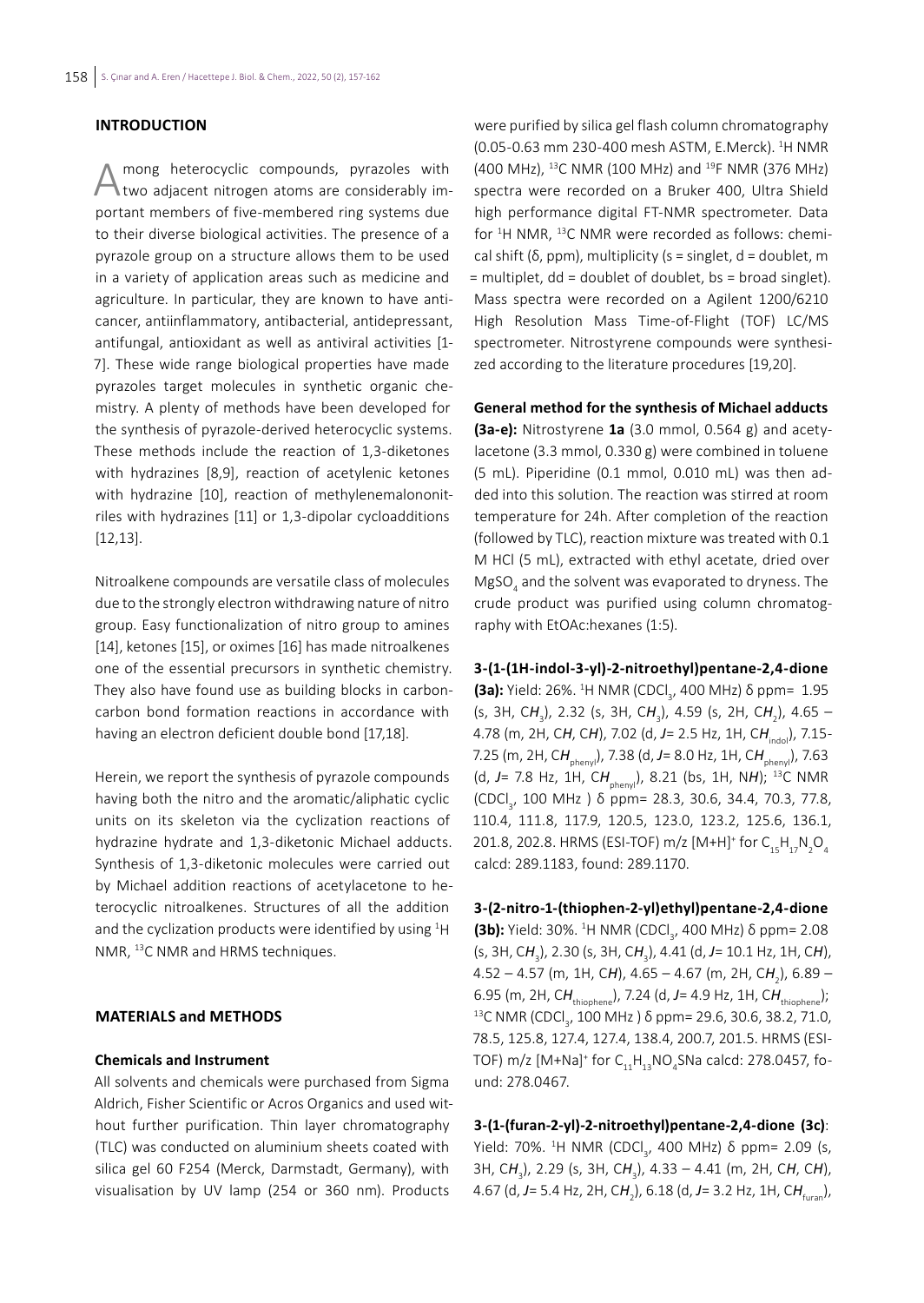6.30 – 6.31 (m, 1H, C*H*furan), 7.36 (s, 1H, C*H*furan); <sup>13</sup>C NMR (CDCl<sub>3</sub>, 100 MHz ) δ ppm= 29.3, 30.7, 36.6, 67.9, 75.8, 108.9, 110.8, 142.9, 149.4, 200.8, 201.5. HRMS (ESI-TOF) m/z [M+Na]<sup>+</sup> for  $C_{11}H_{13}NO_5$ Na calcd: 262.0686, found: 262.0699.

**3-(2-nitro-1-(p-tolyl)ethyl)pentane-2,4-dione (3d):** Yield: 28%. <sup>1</sup>H NMR (CDCl<sub>3</sub>, 400 MHz) δ ppm= 1.96 (s, 3H, CH<sub>3</sub>), 2.31 (s, 3H, CH<sub>3</sub>), 2.32 (s, 3H, CH<sub>3</sub>), 4.20 – 4.25 (m, 1H, C*H*), 4.38 (d, *J*= 10.9 Hz, 1H, C*H*), 4.58 – 4.63 (m, 2H, C*H*<sup>2</sup> ), 7.08 (d, *J*= 7.6 Hz, 2H, C*H*phenyl), 7.15 (d, *J*= 7.6 Hz, 2H, CH<sub>phenyl</sub>); <sup>13</sup>C NMR (CDCl<sub>3</sub>, 100 MHz ) δ ppm= 21.1, 29.5, 30.4, 42.5, 70.8, 78.4, 127.8, 130.0, 132.8, 138.4, 201.2, 201.9. HRMS (ESI-TOF) m/z  $[M+Na]^+$  for  $C_{14}H_{17}NO_4Na$ calcd: 286.1055, found: 286.1068.

**General method for the synthesis of pyrazole derivatives (4a-c):** Michael adduct **3a** (0.20 mmol, 0.0576 g) and hydrazine hydrate (0.4 mmol, 0.020 mL) were combined in ethanol (1 mL). The reaction was stirred at room temperature for 2h. After completion of the reaction (followed by TLC), reaction solvent was evaporated to dryness. The crude product was purified using column chromatography with EtOAc:hexanes (1:1).

**3-(1-(3,5-dimethyl-1H-pyrazol-4-yl)-2-nitroethyl)- 1H-indole (4a):** Yield: 85%. <sup>1</sup>H NMR (CDCl<sub>3</sub>, 400 MHz) δ ppm= 2.18 (s, 6H, C*H*<sup>3</sup> ), 4.80 – 4.86 (m, 1H, C*H*), 5.08 – 5.13 (m, 2H, CH<sub>2</sub>) 6.91 (s, 1H, CH<sub>indole</sub>), 7.05 – 7.09 (m, 1H, CH<sub>phenvl</sub>), 7.18 – 7.21 (m, 1H, CH<sub>phenvl</sub>), 7.34 – 7.37 (m, 2H, CH<sub>nhenvl</sub>), 8.00 (bs, 1H, NH), 8.35 (bs, 1H, NH); <sup>13</sup>C NMR (CDCl<sub>3</sub>, 100 MHz) δ ppm= 11.4, 31.8, 77.9, 111.5, 112.4, 113.2, 118.7, 119.9, 121.3, 122.7, 126.0, 136.6, 142.6. HRMS (ESI-TOF) m/z [M+H]<sup>+</sup> for  $C_{15}H_{17}N_4O_2$  calcd: 285.1346, found: 285.1364.

**3,5-dimethyl-4-(2-nitro-1-(thiophen-2-yl)ethyl)-1Hpyrazole (4b):** Yield: 75%. <sup>1</sup>H NMR (CDCl<sub>3</sub>, 400 MHz) δ ppm= 2.22 (s, 6H, C*H*<sup>3</sup> ), 4.83 – 4.89 (m, 1H, C*H*), 5.02 – 5.09 (m, 2H, CH<sub>2</sub>), 6.81 (s, 1H, CH<sub>thiophene</sub>), 6.92 – 6.95 (m, 1H, CH<sub>thiophene</sub>), 7.21 (d, J= 4.9 Hz, 1H, CH<sub>thiophene</sub>), 7.89 (bs, 1H, NH); <sup>13</sup>C NMR (CDCl<sub>3</sub>, 100 MHz) δ ppm= 11.5, 35.0, 78.4, 112.7, 124.2, 125.0, 127.0, 142.6, 142.8. HRMS (ESI-TOF) m/z [M+H]<sup>+</sup> for  $C_{11}H_{14}N_{3}O_{2}$ S calcd: 252.0801, found: 252.0809.

**4-(1-(furan-2-yl)-2-nitroethyl)-3,5-dimethyl-1Hpyrazole (4c):** Yield: 99%. <sup>1</sup>H NMR (CDCl<sub>3</sub>, 400 MHz) δ ppm= 2.21 (s, 6H, C*H*<sup>3</sup> ), 4.74 (dd, *J*= 12.3, 9.0 Hz, 1*H*, C*H*), 4.88 – 4.92 (m, 1H, C*H*), 5.04 (dd, *J*= 12.3, 7.0 Hz, 1H, C*H*), 6.02 (d, *J*= 2.8 Hz, 1H, C*H*furan), 6.31 (s, 1H, C*H*furan), 7.36 (s, 1H, CH<sub>furan</sub>); <sup>13</sup>C NMR (CDCl<sub>3</sub>, 100 MHz) δ ppm= 11.4, 33.8, 76.5, 107.0, 110.5, 142.2, 142.9, 151.6. HRMS (ESI-TOF) m/z  $[M+H]^+$  for  $C_{11}H_{14}N_3O_3$  calcd: 236.1030, found: 236.1040.

**3,5-dimethyl-4-(2-nitro-1-(p-tolyl)ethyl)-1H-pyrazole (4d):** Yield: 78%. <sup>1</sup>Η NMR (CDCl<sub>3</sub>, 400 MHz) δ ppm= 2.11 (s, 6H, CH<sub>3</sub>), 2.24 (s, 3H, CH<sub>3</sub>), 4.75 – 4.81 (m, 2H, CH<sub>2</sub>), 4.91 – 4.98 (m, 1H, CH), 6.97 (d, J= 7.9 Hz, 2H, CH<sub>pheny</sub>), 7.04 (d, *J* = 7.8 Hz, 2H, CH<sub>pheny</sub>); <sup>13</sup>C NMR (CDCl<sub>3</sub>, 100 MHz) δ ppm= 21.1, 29.5, 30.4, 42.5, 70.8, 78.4, 127.8, 130.0, 132.8, 138.4, 201.2, 201.9. HRMS (ESI-TOF) m/z [M+H]+ for C $_{\rm 14}$ H $_{\rm 18}$ N $_{\rm 3}$ O $_{\rm 2}$  calcd: 260.1399, found: 260.1407.

| <b>Table 1.</b> Synthesis of Michael adducts. <sup>4,0</sup> |                                                                                                                                                                   |                  |                          |  |  |
|--------------------------------------------------------------|-------------------------------------------------------------------------------------------------------------------------------------------------------------------|------------------|--------------------------|--|--|
| $\sim$ NO <sub>2</sub> +<br>Ar $\sim$<br>$1a-e$<br>2         | $O_2N$<br>O<br>piperidine<br>a: 3-indolyl<br>Ar <sup>-</sup><br>toluene, rt.<br>b: 2-thienyl<br>c: 2-furyl<br>σ<br>d: $4 - CH_3C_6H_4$<br>$3a-e$<br>e: cyclohexyl |                  |                          |  |  |
| Entry                                                        | Compound                                                                                                                                                          | Aryl             | Yield (%) <sup>b</sup>   |  |  |
| $1\,$                                                        | 3a                                                                                                                                                                | 3-indolyl        | 26                       |  |  |
| $\overline{2}$                                               | 3 <sub>b</sub>                                                                                                                                                    | 2-thienyl        | 30                       |  |  |
| 3                                                            | 3c                                                                                                                                                                | 2-furyl          | 70                       |  |  |
| $\overline{4}$                                               | 3d                                                                                                                                                                | $4 - CH_3C_6H_4$ | 28                       |  |  |
| 5                                                            | 3e                                                                                                                                                                | cyclohexyl       | $\overline{\phantom{0}}$ |  |  |

**Table 1.** Synthesis of Michael adducts.a,b

<sup>a</sup>Styrene:acetylacetone ratio (1:1.1), piperidine (10%mol). <sup>b</sup>lsolated yields after flash column chromatography.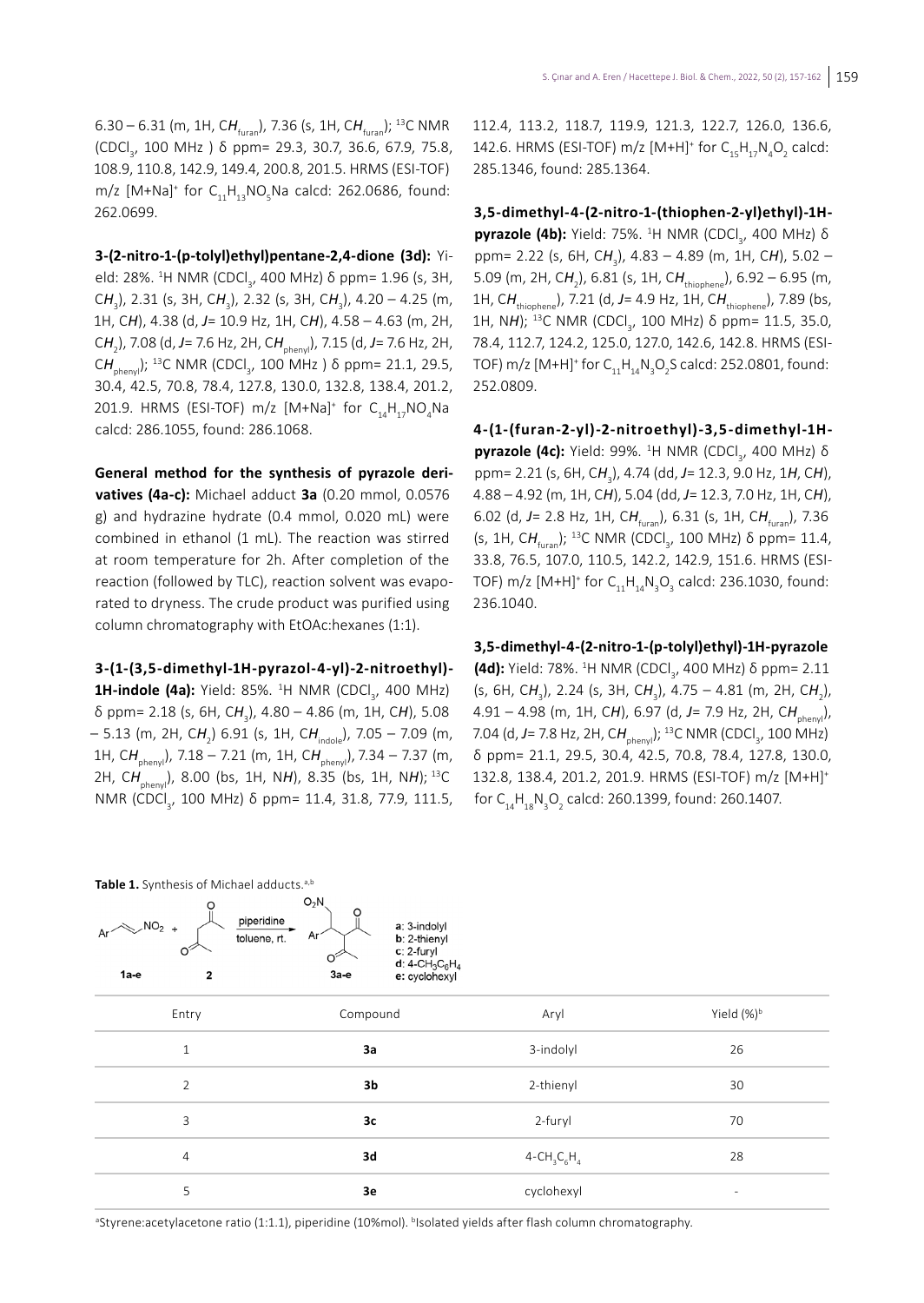| $O_2N$<br>$\circ$<br>$NH2NH2H2O$<br>Ar <sup>-</sup><br>ethanol, rt.<br>O<br>3a-e | $-NO2$<br>$Ar-$<br>a: 3-indolyl<br>$b: 2$ -thienyl<br>Ν<br>c: 2-furyl<br>N<br>$d: 4$ -CH <sub>3</sub> C <sub>6</sub> H <sub>4</sub><br>e: cyclohexyl<br>4а-е |                  |                        |
|----------------------------------------------------------------------------------|--------------------------------------------------------------------------------------------------------------------------------------------------------------|------------------|------------------------|
| Entry                                                                            | Compound                                                                                                                                                     | Aryl             | Yield (%) <sup>b</sup> |
| $1\,$                                                                            | 4a                                                                                                                                                           | 3-indolyl        | 85                     |
| $\overline{2}$                                                                   | 4b                                                                                                                                                           | 2-thienyl        | 75                     |
| 3                                                                                | 4c                                                                                                                                                           | 2-furyl          | 99                     |
| $\overline{4}$                                                                   | 4d                                                                                                                                                           | $4 - CH_3C_6H_4$ | 87                     |
| 5                                                                                | 4e                                                                                                                                                           | cyclohexyl       | ۰                      |

**Table 2.** Synthesis of pyrazole compounds.<sup>a</sup>

<sup>a</sup>Adduct: hydrazine hydrate ratio (1:2). <sup>b</sup>Isolated yields after flash column chromatography.

# **RESULTS and DISCUSSION**

As the bioactivity of pyrazole compounds is important for synthetic organic chemistry, in this work, we focused on the synthesis of new pyrazole derivatives having nitro and aromatic/aliphatic cyclic groups on the structure. 3-Indolyl, 2-thienyl, 2-furyl, 4-methylphenyl and cyclohexyl groups were chosen as the cyclic groups on nitrostyrene compounds. Firstly, synthesis of 1,3-diketonic Michael adducts **3a-e** were studied by the addition reactions of acetylacetone (**2**) to nitrostyrenes **1a-e** in the presence of piperidine as catalyst. The Michael adducts **3a-d** were successfully obtained in low to good yields (26-70%) (Table 1). Adducts **3b-d** have not been described in literature and synthesized for the first time in this study. However, the desired cyclohexyl substituted adduct **3e** could not be obtained.

With the synthesized Michael adducts **3a-d** in hand, these compounds were subjected to cyclization with hydrazine hydrate. Cyclization reactions have produced the targeted pyrazole rings **4a-d** in good-excellent yields (Table 2). Pyrazoles **4b-d** were synthesized for the first time in this study and have not been described in literature yet. Structures of the pyrazole compounds have been identified by spectroscopic methods.

The <sup>1</sup> H NMR spectrum of pyrazole **4b** given in Figure 1 is in agreement with the structure. Characteristic NH proton signal of pyrazole ring was observed at 7.98 ppm and the aromatic thiophenyl CH signals were seen in between 6.81–7.21 ppm range. Aliphatic CH<sub>2</sub> and CH signals were observed as multiplets respectively in the 5.02–5.09 ppm

and 4.83–4.90 ppm range. The CH<sub>3</sub> protons gave a singlet at 2.22 ppm. The 13C NMR spectrum of **4b** is also in agreement with the structure (Figure 2). Characteristic pyrazole carbon signals were seen at 112.7 and 142.6 ppm. Aromatic thiophene signals were observed in 120-145 ppm range and aliphatic CH<sub>2</sub>, CH and CH<sub>3</sub> carbon signals have come at 78.4, 34.9 and 11.5 ppm, respectively.

### **CONCLUSION**

In conclusion, we have successfully synthesized the pyrazole compounds **4a-d** having both the aliphatic nitro group and aromatic rings on the skeleton via the cyclization reactions of Michael adducts with hydrazine hydrate. Novel pyrazoles **4b-d** were synthesized for the first time and obtained in good to excellent yields (75-99%). For the synthesis of pyrazole compounds, Michael adducts **3a-d** were prepared at first. Structures of all the addition and the cyclization products were identified by using <sup>1</sup>H NMR, 13C NMR and HRMS techniques.

#### **Acknowledgments**

The authors thanks to Prof. Dr. Canan Ünaleroğlu for supplying the laboratory facilities.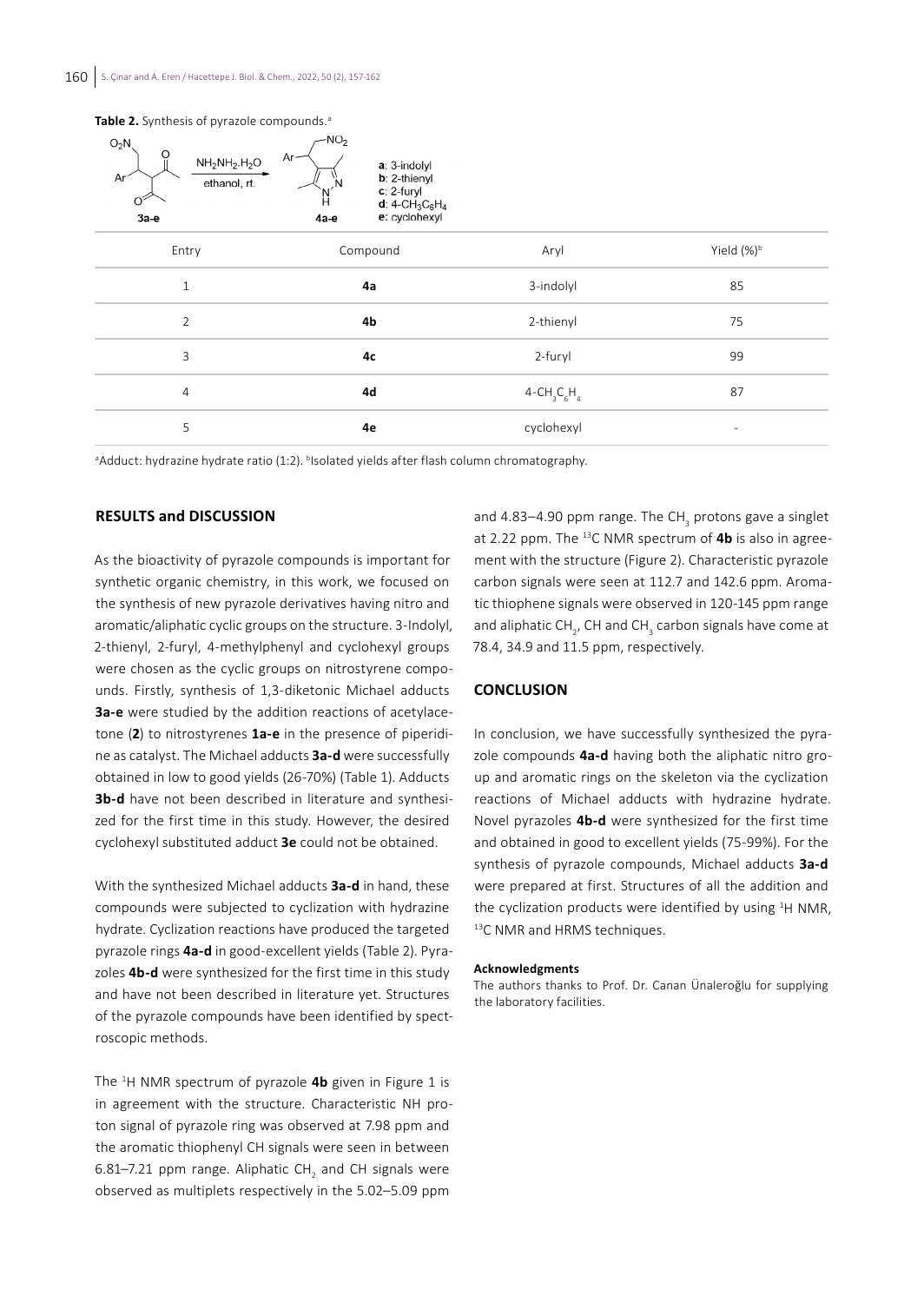



**Figure 2.** <sup>13</sup>C NMR spectrum of pyrazole **4b**